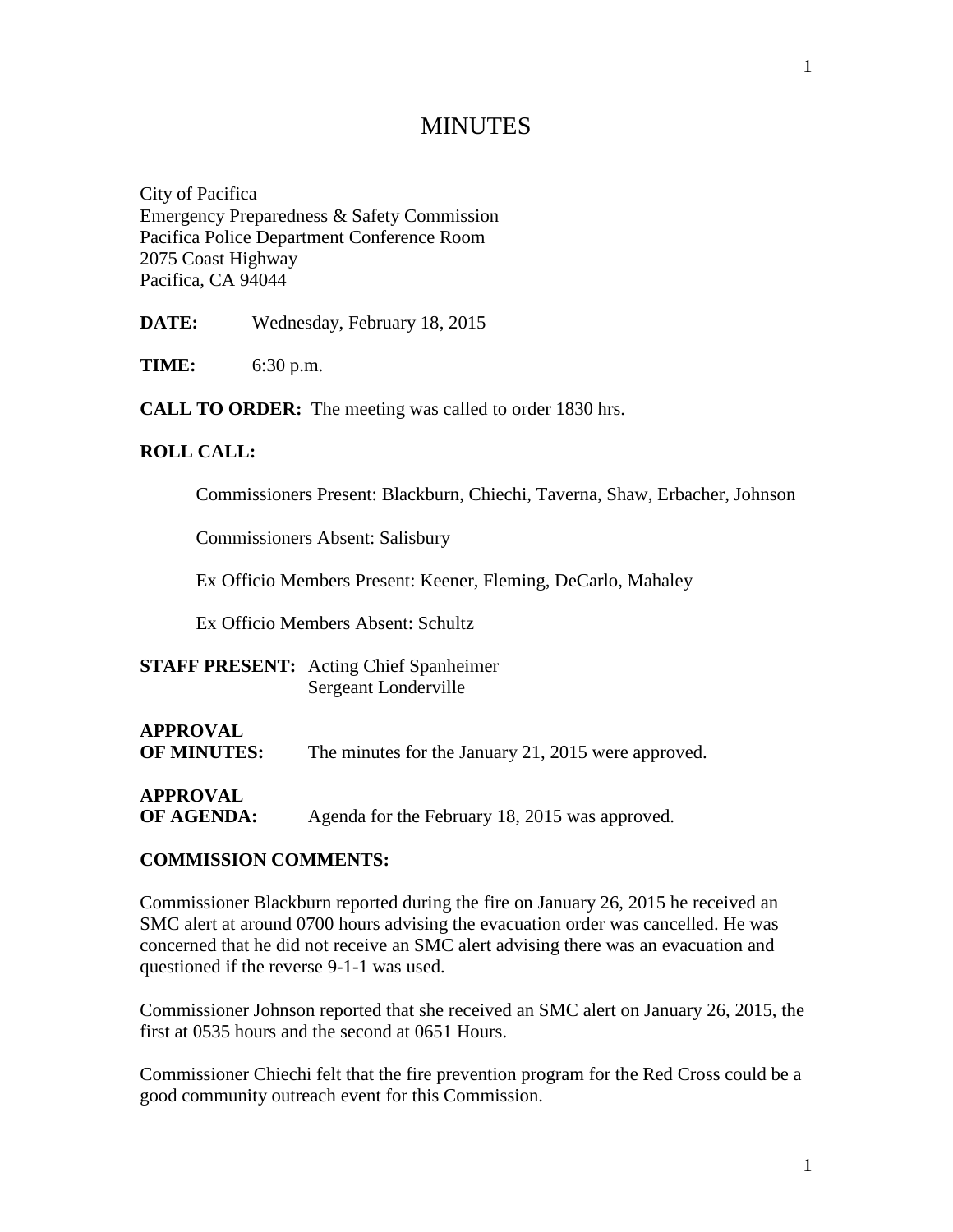2

Commissioner Erbacher presented some ideas for the Fog Fest booth; smoke alarms replace old batteries signs and have spare batteries.

### **EX-OFFICIO COMMENTS:**

**Ex**-Officio Member Mahaley confirmed that two SMC alerts had been sent out regarding the fire. Disaster preparedness will be on June 6, 2015 at the County Fairgrounds.

Ex-Officio member Fleming advised that Red Cross in beginning a nationwide fire safety campaign. This is a yearlong campaign and there are some pamphlets and flyers available.

### **STAFF COMMENTS:**

Sergeant Londerville advised the Commission that the current class received training in light search and rescue this past week.

Chief Spanheimer advised that the final exercise and graduation will be on February 28, 2015. The annual commission report to the city council will be due in September 2015.

Pacifica participated in the final north county wide exercise Operation Cohesive Capability. The exercise was based on a terrorist attack on a Bart train in South San Francisco involving explosives and poison gas leak. This type of attack would not directly affect Pacifica and require an opining of our EOC we would send mutual aid. As part of the exercise Pacifica personnel help man South City's EOC.

The City of Pacifica will have a table top training exercise on May 20, 2015 requiring a full opening of our EOC.

There is a conference call on March 18, 2015 to clarify the tsunami training exercise set for March 25, 2015.

Chief Spanheimer reported that he has purchased and received several items for the CERT medical branch, including a 10'X25' shelter, cots, cot covers and "go bags" with medical supplies. There are 14 members in the CERT Medical Branch.

Chief Spanheimer provided a summary of the response to the fire on January 26, 2015. The Pacifica Community Center was opened as an evacuation center. There was mutual aid with North County Fire and police from the boarding agencies. SMC alert was used to inform residents in the area. The reverse 9-1-1 or "TENS" Telephonic Electronic Notification System was also used. The "TENS" system is older technology and is based on hard line phone connection. It will not work with internet phone systems. Red Cross was contacted to assist and sent assistance. They arrived at about the same time as everything was closing down. Lesson learned is to call Red Cross earlier in the event so they have more time to mobilize and respond.